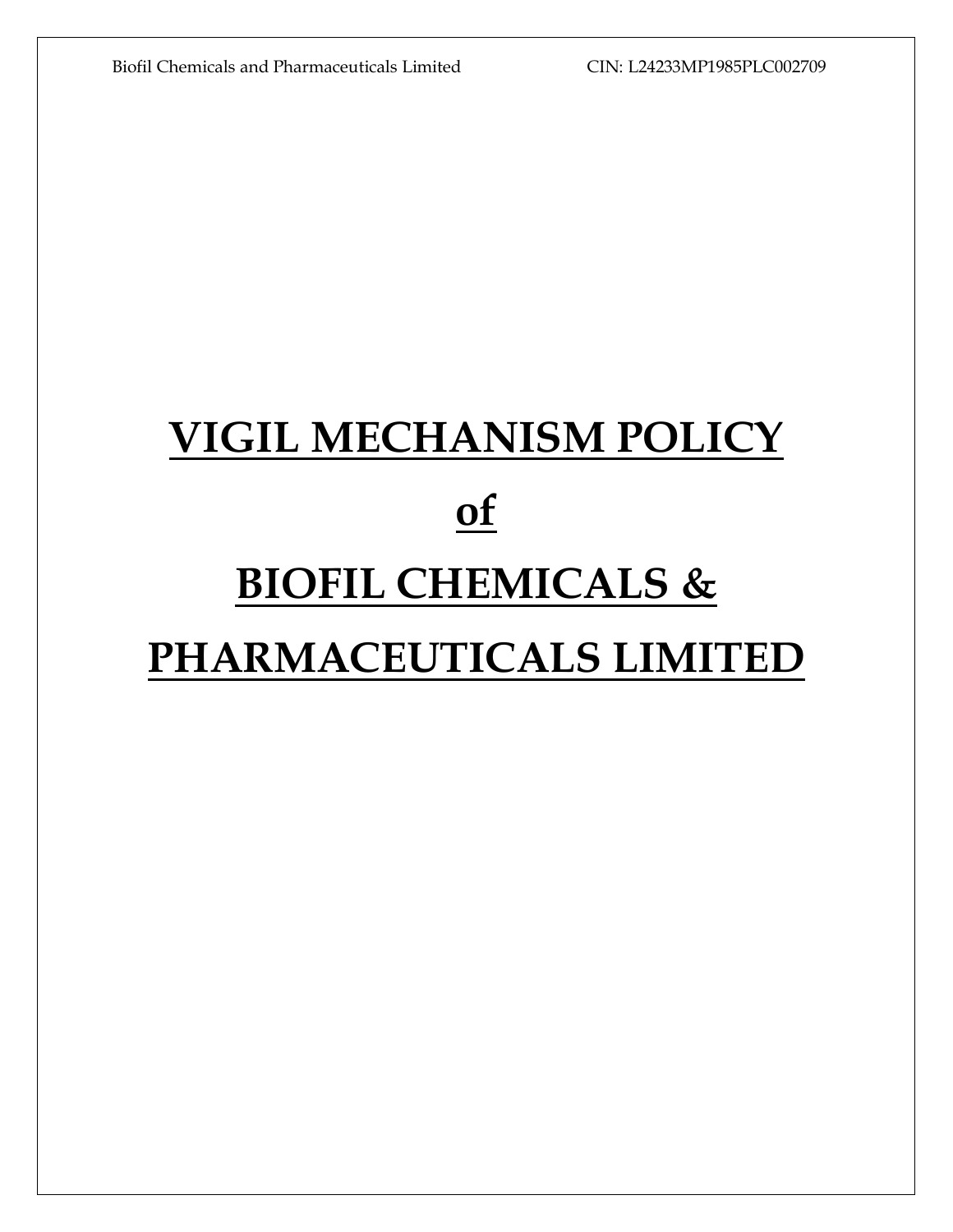#### **Preamble**

In pursuance of clause (9) of section 177 of the Companies Act, 2013 requires every Listed Company and such class or classes of companies, as may be prescribed to establish a Vigil Mechanism for the Directors and Employees to report genuine concerns in such manner as may be prescribed.

The Company has adopted a Code of Conduct for Directors and Senior Management Personnel ("the Code"), which lays down the principles and standards that should govern the actions of the Directors and Senior Management Personnel.

Any actual or potential violation of the Code, howsoever insignificant or perceived as such, is a matter of serious concern for the Company. Such a vigil mechanism shall provide for adequate safeguards against victimization of persons who use such mechanism and also make provision for direct access to the Chairperson of the Audit Committee in appropriate or exceptional cases.

As per Regulation 22 of Securities and Exchange Board of India (Listing Obligations and Disclosure Requirement) Regulations 2015 which is effective from December 1, 2015, ,*inter alia,* provides for a mandatory requirement for all listed companies to establish a mechanism called "Whistle Blower Policy" for employees to report to the management instances of unethical behavior, actual or suspected, fraud or violation of the company's code of conduct.

In compliance with the above requirements, **BIOFIL CHEMICALS AND PHARMACEUTICALS LIMITED (BCPL),** being a Listed Company has established a Vigil (Whistle Blower) Mechanism and formulated a Policy in order to provide a framework for responsible and secure whistle blowing/vigil mechanism.

**Definition**

**"Alleged wrongful conduct"** shall mean violation of law, Infringement of Company's rules, regulations, and misappropriation of monies, actual or suspected fraud and/or a direct threat to public interest, such as fraud, health/safety or abuse of authority, violations and corruptions.

"**Audit Committee** means Committee of Board of Directors of the Company constituted under provisions of SEBI Listing Obligations and Disclosure Requirements) Regulations 2015 and Section 177 of the Companies Act, 2013.

**"Board**" means the Board of Directors of the Company **BIOFIL CHEMICALS AND PHARMACEUTICALS LIMITED**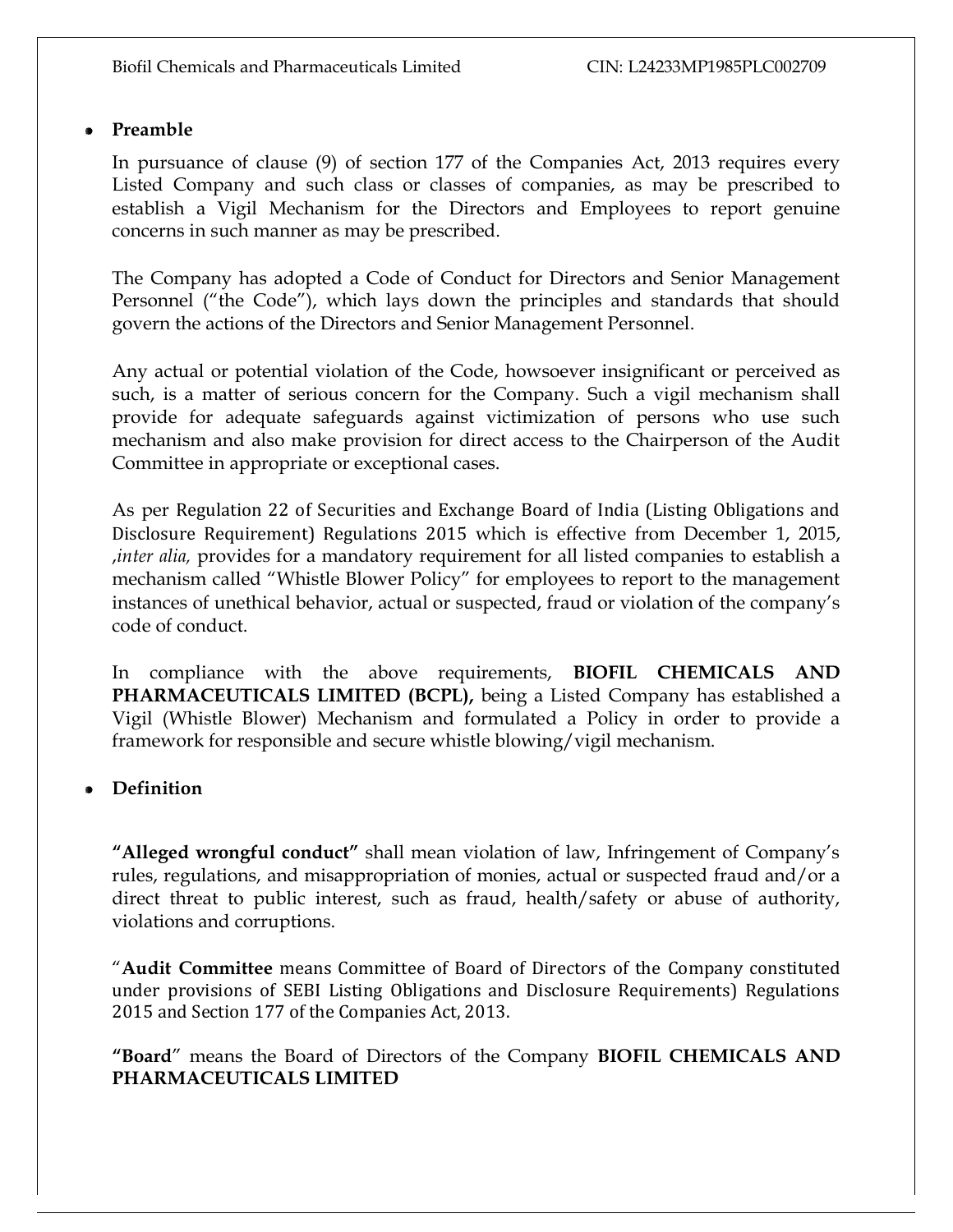"**Code**" means Code of Conduct for Directors and Senior Management Executives adopted by **BIOFIL CHEMICALS AND PHARMACEUTICALS LIMITED.**

**"Company"** means **BIOFIL CHEMICALS AND PHARMACEUTICALS LIMITED.**

**"Employee**" means all the present employees and whole time Directors of the Company.

**"Investigators"** means those persons authorized, appointed, consulted or approached by Chairman of the Audit Committee and includes the auditors of the Company and the police.

"**Protected Disclosure"** means any communication made in good faith that discloses or demonstrates information that may evidence unethical or improper activity.

**"Subject"** means a person or group of persons against or in relation to whom a Protected Disclosure is made or evidence gathered during the course of an investigation.

"**Vigilance and Ethics Officer**" means an officer appointed to receive protected disclosures from whistle blowers, maintaining records thereof, placing the same before the Audit Committee for its disposal and informing the Whistle Blower the result thereof.

"**Whistle Blower"** is an employee or group of employees who make a Protected Disclosure.

# **Interpretation of Various Terms used in the Policy**

Terms that have not been defined in this Policy shall have the same meaning assigned to them in the Companies Act, 2013, Rules notified there under, Listing Regulations 2015, and/or SEBI Act and/or any other SEBI Regulation(s) as amended from time to time.

# **Policy Objectives**

The Company is committed to adhere to the highest standards of ethical, moral and legal conduct of business operations. To maintain these standards, the Company encourages its employees who have concerns about suspected misconduct to come forward and express these concerns without fear of punishment or unfair treatment. A Vigil (Whistle Blower) mechanism provides a channel to the employees and Directors to report to the management concerns about unethical behavior, actual or suspected fraud or violation of the Codes of conduct or legal or regulatory requirements incorrect or misrepresentation of any financial statements and reports, etc. Further this neither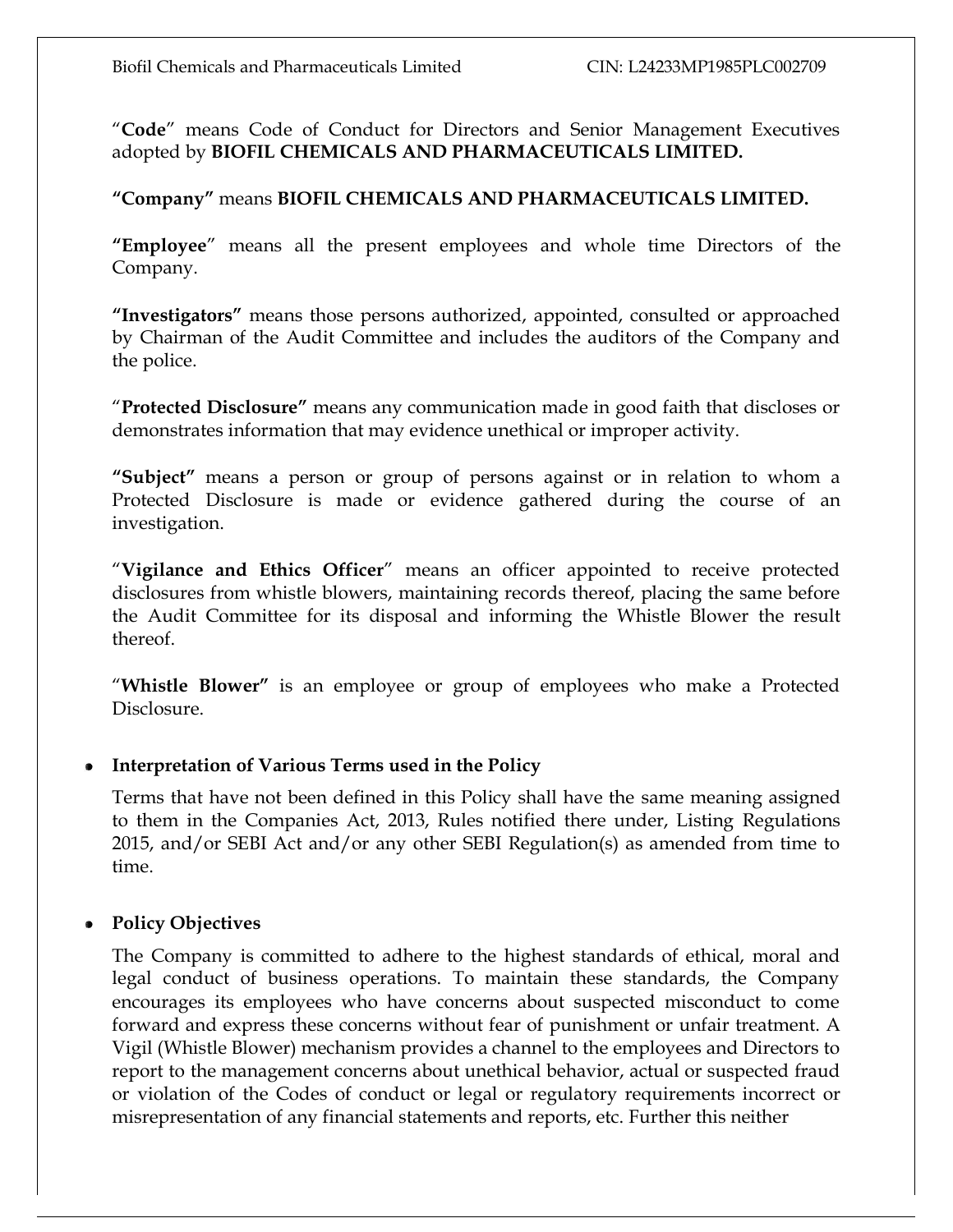releases employees from their duty of confidentiality in the course of their work nor can it be used as a route for raising malicious or unfounded allegations about a personal situation

# **Scope of the Policy**

This Policy covers malpractices and events which have taken place/ suspected to have taken place, misuse or abuse of authority, fraud or suspected fraud, violation of company rules, manipulations, negligence causing danger to public health and safety, misappropriation of monies, and other matters or activity on account of which the interest of the Company is affected and formally reported by whistle blowers concerning its employees.

# **Eligibility**

All Employees of the Company and various stakeholders of the company are eligible to make Protected Disclosures under the Policy in relation to matters concerning the Company.

## **Disqualifications**

a) While it will be ensured that genuine Whistle Blowers are accorded complete protection from any kind of unfair treatment as herein set out, any abuse of this protection will warrant disciplinary action.

b) Protection under this Policy would not mean protection from disciplinary action arising out of false or bogus allegations made by a Whistle Blower knowing it to be false or bogus or with a mala fide intention.

c) Whistle Blowers, who make any Protected Disclosures, which have been subsequently found to be mala fide, frivolous, baseless, malicious or reported otherwise than in good faith, will be disqualified from reporting further Protected Disclosures under this Policy.

# **Procedure**

a) All Protected Disclosures concerning financial/accounting and in respect of any other matters should be addressed to the Chairman of the Audit Committee of the Company for investigation. The contact details of the Chairman of the Audit Committee are as under: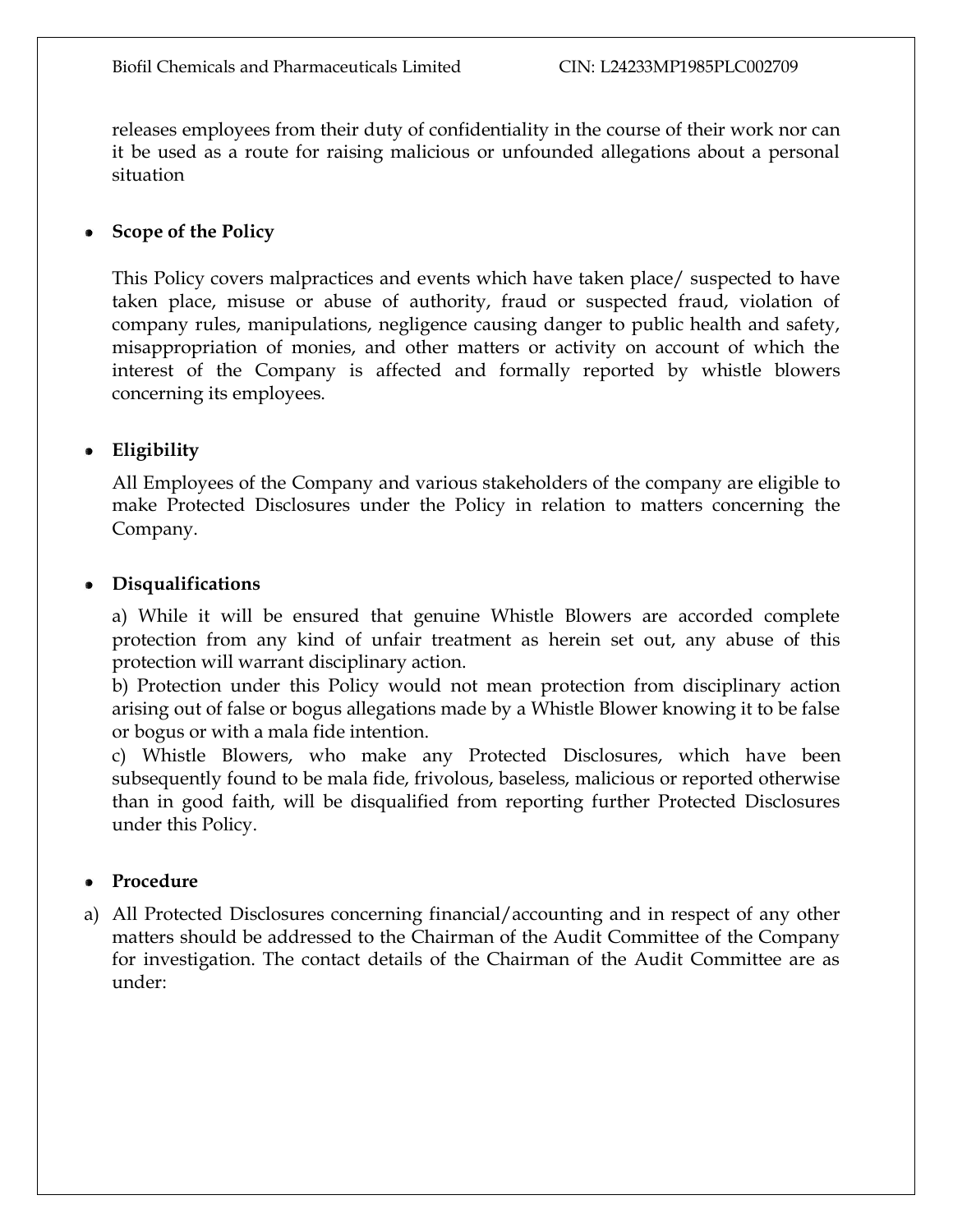# **Mrs. Shaila Jain Chairman of Audit Committee of Directors Biofil Chemicals and Pharmaceuticals Ltd 11/12, Sector E Sanwer Road, Indore 452015 (Tel No: 0731-2421979)**

- b) If a protected disclosure is received by any executive of the Company other than Chairman of Audit Committee, the same should be forwarded to the Chairman of the Audit Committee for further appropriate action. Appropriate care must be taken to keep the identity of the Whistleblower confidential.
- c) Protected Disclosures should preferably be reported in writing so as to ensure a clear understanding of the issues raised and should either be typed or written in a legible handwriting in English or in Hindi.
- d) The Protected Disclosure should be forwarded under a covering letter which shall bear the identity of the Whistleblower. The Chairman of the Audit Committee as the case may be shall detach the covering letter and forward only the Protected Disclosure to the Investigators for investigation.
- e) Protected Disclosures should be factual and not speculative or in the nature of a conclusion, and should contain as much specific information as possible to allow for proper assessment of the nature and extent of the concern and the urgency of a preliminary investigative procedure.
- f) The Whistleblower must disclose his/her identity in the covering letter forwarding such Protected Disclosure. Anonymous disclosures will not be entertained as it would not be possible to interview the Whistleblowers.

#### **Investigation**

All Protected Disclosures under this policy will be recorded and thoroughly investigated. The Vigilance Officer will carry out an investigation either himself/herself or by involving any other Officer of the Company/ Committee constituted for the same/an outside agency before referring the matter to the Audit Committee of the Company. The Audit Committee, if deems fit, may call for further information or particulars from the complainant and at its discretion, consider involving any other/additional Officer of the Company and/or Committee and/ or an outside agency for the purpose of investigation. The investigation by itself would not tantamount to an accusation and is to be treated as a neutral fact finding process. The investigation shall be completed normally within 90 days of the receipt of the protected disclosure and is extendable by such period as the Audit Committee deems fit. Any member of the Audit Committee or other officer having any conflict of interest with the matter shall disclose his/her concern /interest forthwith and shall not deal with the matter.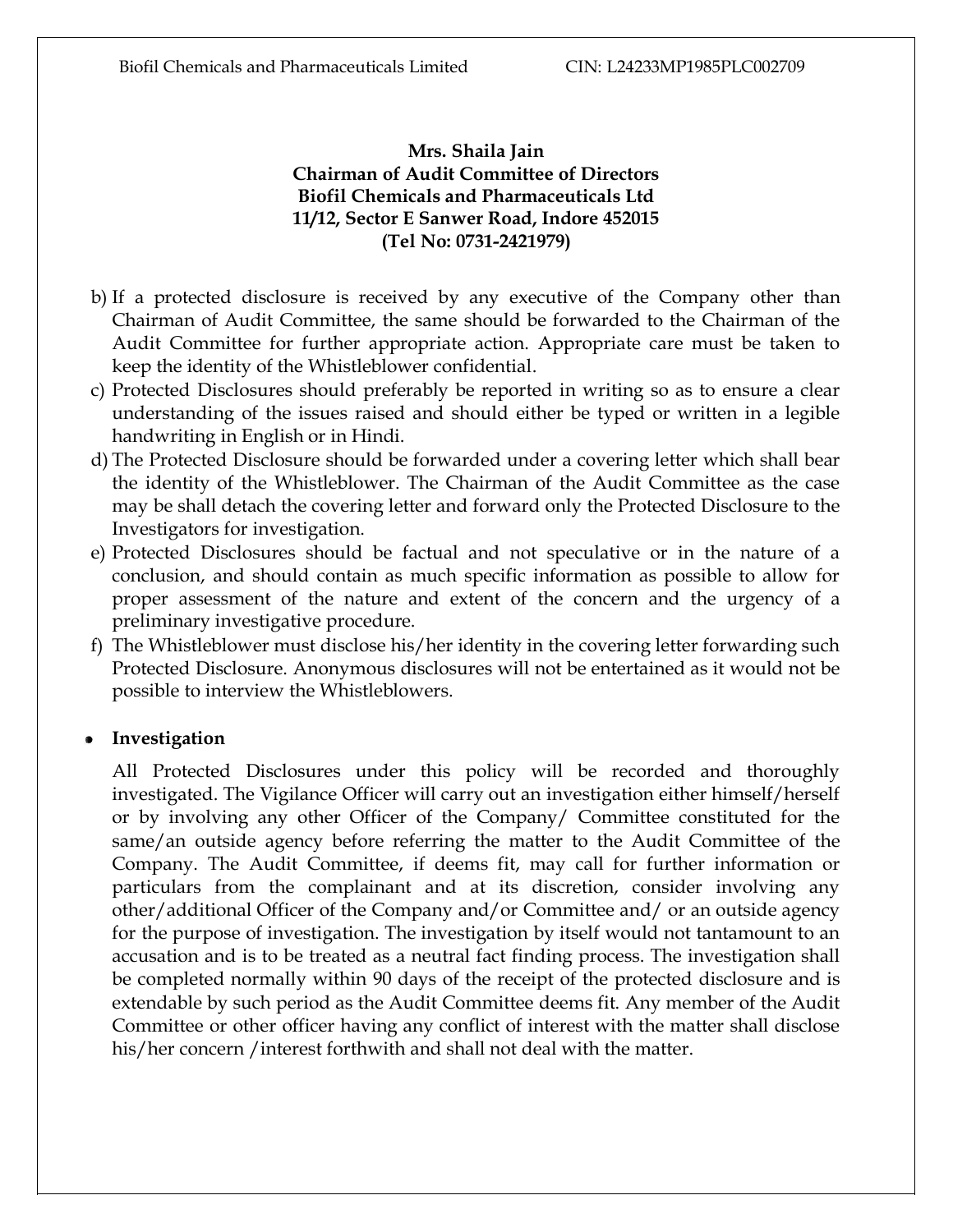# **Protection**

No unfair treatment will be meted out to a Whistle Blower by virtue of his/ her having reported a Protected Disclosure under this policy. Adequate safeguards against victimization of complainants shall be provided. The Company will take steps to minimize difficulties, which the Whistle Blower may experience as a result of making the Protected Disclosure. The identity of the Whistle Blower shall be kept confidential to the extent possible and permitted under law. Any other employee assisting in the said investigation shall also be protected to the same extent as the Whistle Blower.

## **Decision and Reporting**

If an investigation leads to a conclusion that an improper or unethical act has been committed, the Chairman of the Audit Committee shall recommend to the Board of Directors of the Company to take such disciplinary or corrective action as it may deem fit. Any disciplinary or corrective action initiated against the Subject as a result of the findings of an investigation pursuant to this Policy shall adhere to the applicable personnel or staff conduct and disciplinary procedures. A complainant who makes false allegations of unethical & improper practices or about alleged wrongful conduct of the Subject to the Vigilance Officer or the Audit Committee shall be subject to appropriate disciplinary action in accordance with the rules, procedures and policies of the Company.

#### **Retention of Documents**

All Protected disclosures in writing or documented along with the results of Investigation relating thereto, shall be retained by the Company for a period of 7 (seven) years or such other period as specified by any other law in force, whichever is greater.

#### **Secrecy/ Confidentiality**

The complainant, Vigilance Officer, Members of Audit Committee, the Subject and everybody involved in the process shall:

- a. Maintain confidentiality of all matters under this Policy
- b. Discuss only to the extent or with those persons as required under this policy for completing the process of investigations.
- c. Not keep the papers unattended anywhere at any time
- d. Keep the electronic mails / files under password.